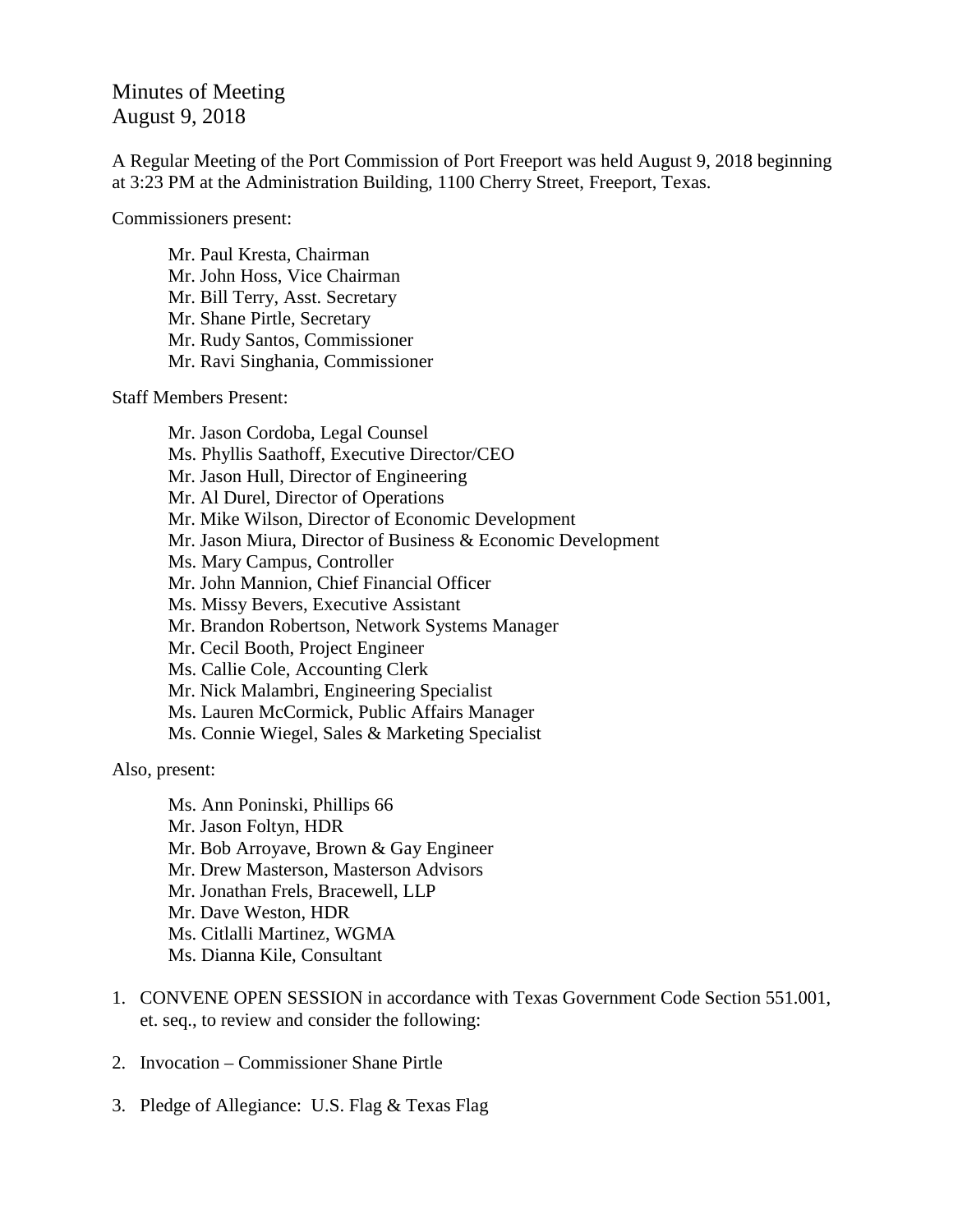- 4. Roll Call. All Commissioners were present.
- 5. Safety Briefing Mr. Chris Hogan, Director of Protective Services
- 6. Approval of minutes from the Regular Meeting held July 19, 2018.

A motion was made by Commissioner Pirtle to approve the minutes as presented. The motion was seconded by Commissioner Santos with all Commissioners present voting in favor of the motion.

7. Receive report from Executive Director/CEO and/or Port staff on activities and matters related to administrative affairs. Port tenant updates, USCOE, rail issues, AAPA Committees, leases, contracts, upcoming Port and civic events and other related administrative affairs.

Mr. Durel shared pictures of the Jumbo Kinetic that brought in 1200-ton pieces from India for MEGlobal. He also reported the Port currently has three vessels in dock with Tenaris at Dock 5 discharging 32,000 tons, another heavy-lift vessel at Dock 2 and a rice vessel loading bagged rice at Dock 3. Mr. Hull shared a picture of the Dutra Dredge Columbia that is currently two miles offshore. He also reported on a meeting held earlier in the week with Colonel Zetterstrom in which funding for next year was discussed, including the 408 permitting of our berths and funding options for the FHCIP. Ms. Saathoff added the Corps agrees the Port should take the lead on the engineering and design of the project. The Stakeholder Forum will be held August 21-22. Texas Ports Association (TPA) will host dinner August 21 with Ryan Fischer, Principal Deputy Assistant Secretary of the Army. Commissioner Pirtle has indicated he can attend. Major General Scott Spellmon, Deputy Commanding General for Civil & Emergency Operations will be visiting the area August 16. TPA will also host a dinner that evening with Commissioner Hoss attending. Ms. Saathoff noted staff will be in Washington, DC the first week of September. Additionally, Commissioner Singhania and Ms. Saathoff will be traveling to Omaha for the Union Pacific Shortline & Ports Conference August 13-15. Mr. Miura will join the team August 14. The next Rail District meeting will be held August 17 in Freeport. The Greater Houston Partnership Banquet is August 18 in Houston. Mr. Hogan updated the Board on the TWIC Reader Rule, stating that back in July a federal judge issued a stay. Senate passed the TWIC Accountability Act two days later. The Rand Group has been hired to evaluate the entire TWIC process. The Senate is waiting for feedback from Rand before they decide whether or not to move forward with the TWIC program. Mr. Hogan also updated the Board on the status of the Port's new security patrol boat, sharing pictures of the VST (Vapor Separator Tank) and fuel from the fuel tank, which will be serviced by a local company. Ms. Saathoff also reported there was an announcement this week the Corps and EPA are encouraging states to take over the Clean Water Act permitting program.

8. Receive report from Commissioners on matters related to meetings and conferences attended, Port presentations and other related Port Commission matters.

Commissioner Santos reported traveling to Carlsbad, CA for business development.

Commissioner Pirtle reported attending the Santa Ana Ball July 21, Friends of the River meeting August 4, 36A Coalition, Colonel Zetterstrom visit August 7 and Industry Update July 25. Ms. Saathoff noted the Corps announced at their visit August 7 they had a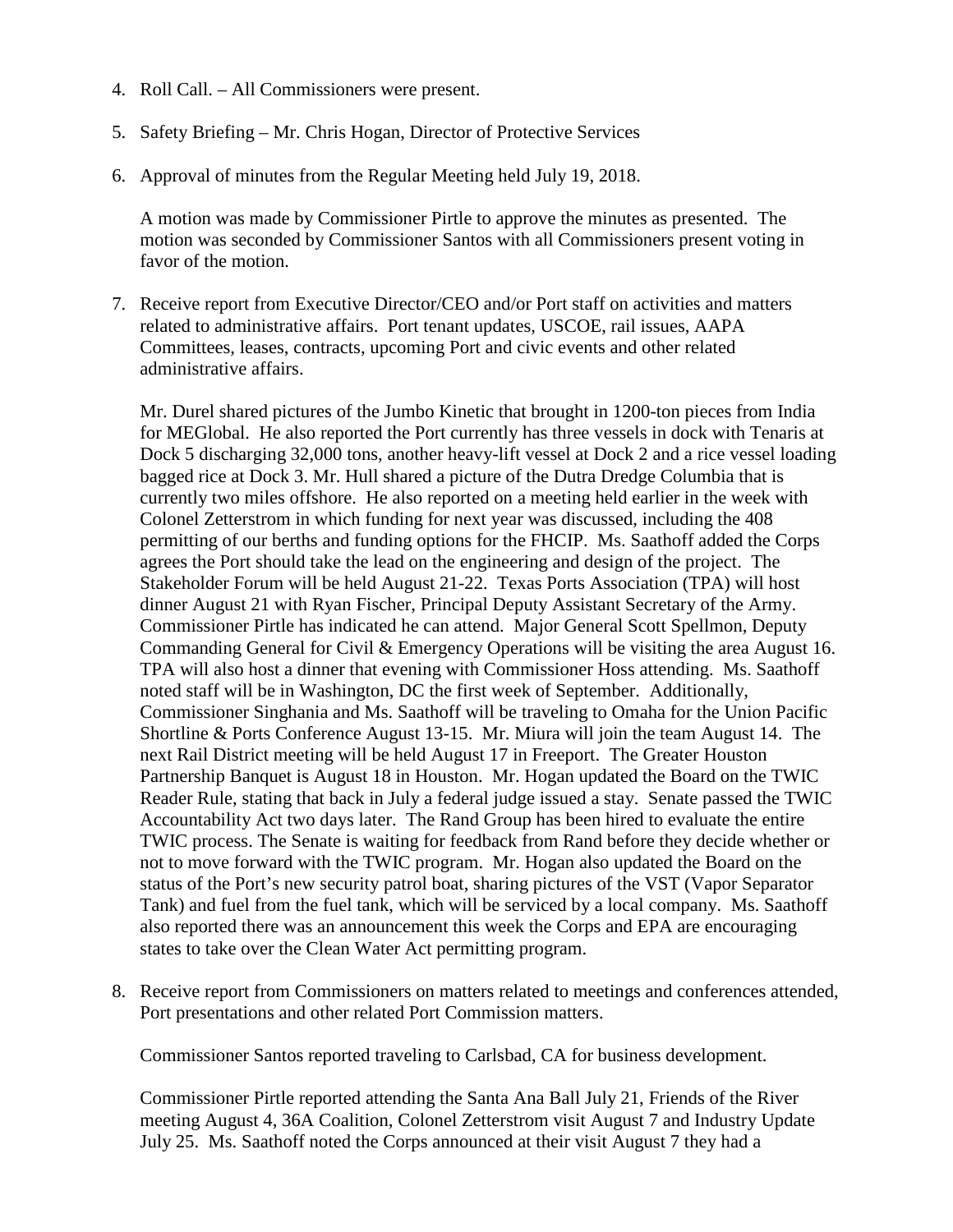successful ADM (Agency Decision Making) meeting on the Brazos River and Colorado Locks System, adding they will be replacing the east side gate but not the gate on the west side of the Brazos.

Commissioner Singhania reported attending the Rail District meeting July 20 in Richmond as well as the Santa Ana Ball with Commissioner Pirtle. He also attended the business development trip in Carlsbad.

- 9. Public Comment There were no public comments.
- 10. Receive update from the Lone Star Harbor Safety Committee.

Ms. Ann Marie Poninski stated the Freeport Subcommittee created a working group to discuss navigation issues. The group is currently preparing letters from the subcommittee to the USCOE to remove offshore spoil areas that are no longer used but are still on the chart. Additionally, they are writing a letter to NOAA requesting a new chart for the area. There are security zones that are not on the chart, which they are working to add by next week. Letter will be going to the Coast Guard Captain of the Port requesting the anchorage areas offshore be surveyed. As a subcommittee, they must get approval from the LSHSC to submit the letters to the government agencies. Ms. Poninski will copy the Port when the letters go out and ask for the Port's support as well. The working group spoke with the Coast Guard about putting swing circles within the anchorage area for ships to be directed to different locations based on their draft. This will improve the facilitation and movement of vessels into the channel with the Pilots guidance.

11. Discuss and consider the approval of the Sixth Supplemental Resolution authorizing the issuance of Port Freeport Senior Lien Bonds, Series 2018 (AMT); prescribing the terms and provisions thereof; approving the sale of the Bonds and authorizing the executive and delivery of a Bond Purchase Agreement and a Paying Agent/Registrar Agreement; approving the preparation and distribution of an Official Statement; and resolving other matters related thereto.

Mr. Mannion stated at the July 19 meeting, the Board approved a Plan of Finance to issue up to \$35.5 million of Senior Lien Bonds this year. A TEFRA Hearing was held earlier in the week to receive public comments. No comments were received. Standard & Poors (S&P) completed their updated review of the Port in order to rate the bonds. Additionally, the review of the underwriter request for proposals process is completed, and a list of underwriters to use moving forward has been compiled. Timeline moving forward includes receiving rating from S&P August 22, pricing September 6 and closing September 27. Staff requests approval of the resolution to execute the pricing and closing.

A motion was made by Commissioner Singhania to approve the resolution. The motion was seconded by Commissioner Santos with all Commissioners present voting in favor of the motion.

12. Discuss and consider authorization of expenditure funds for Breakbulk 2018 to be held October 2-4, 2018.

Mr. Miura stated Breakbulk 2018 will take place October 2-4 in Houston. Though this event falls in FY2019, staff needs to make expenditures now in preparation for the conference.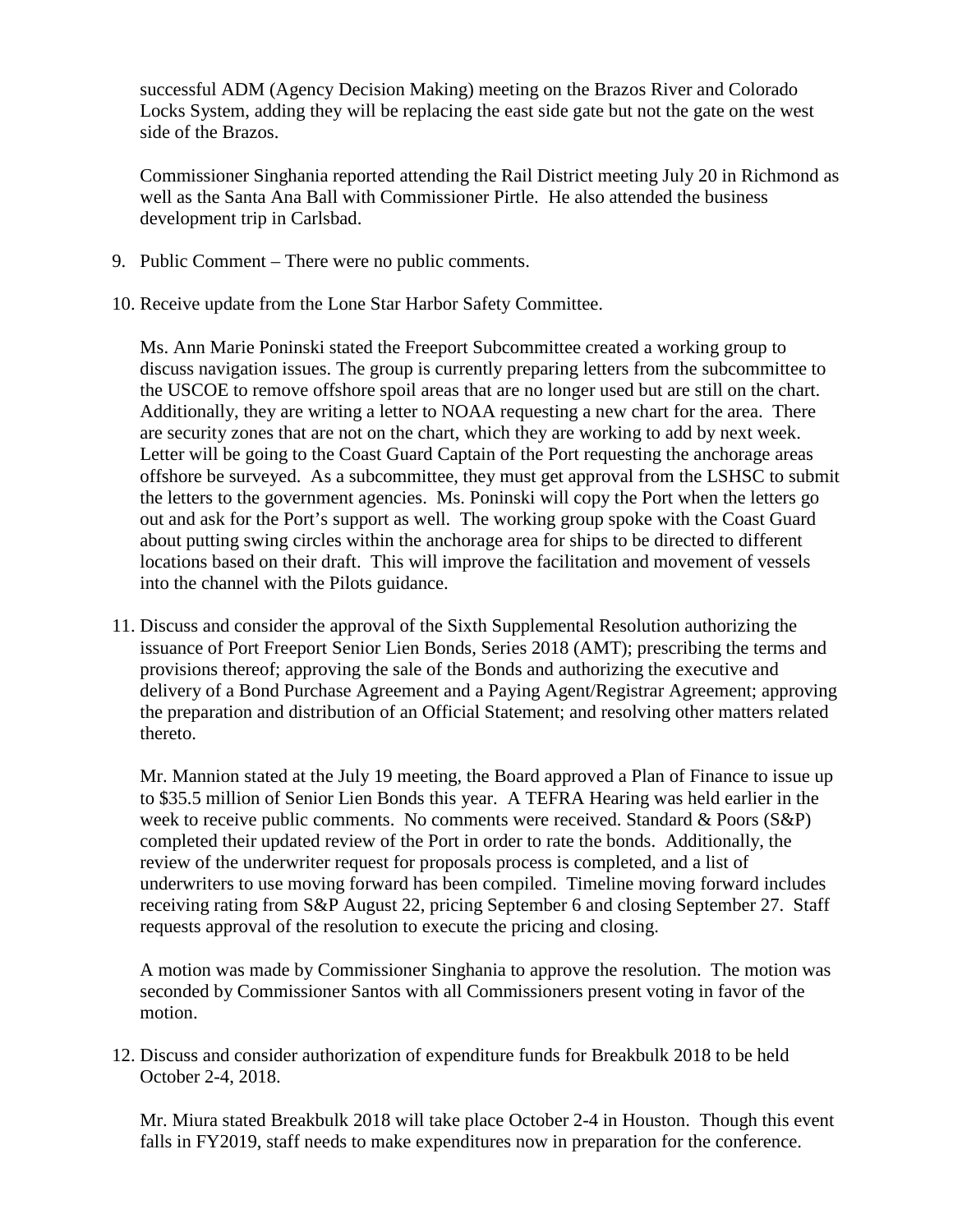The prior year budget amount was approved for \$24,000. Staff is requesting an increase in last year's budgeted amount for a total of \$27,000. This amount will include cost associated with the Customer Appreciation Reception the Port will host. Staff is asking approval to make expenditures for the 2018 Breakbulk Conference to be held in FY2019 in the amount of \$27,000.

A motion was made by Commissioner Hoss to approve the expenditures as presented. The motion was seconded by Commissioner Singhania with all Commissioners present voting in favor of the motion.

13. Discuss and consider Executive Director/CEO and Commissioner travel for August and September 2018.

Ms. Saathoff stated the business trip to Carlsbad occurred between board meetings, so staff is asking the Board to retroactively approve this business trip. Staff is also requesting approval for the upcoming Union Pacific Conference in Omaha for Ms. Saathoff and Commissioner Singhania to attend, and the National Waterways Conference in September where Ms. Saathoff, Commissioner Pirtle and Commissioner Terry will attend.

A motion was made by Commissioner Terry to approve the travel. The motion was seconded by Commissioner Santos with all Commissioners present voting in favor of the motion.

14. Discuss and consider motion to propose a tax rate of \$0.040100, which is a tax increase of 3.67% above the Effective Tax Rate, to be adopted at a future meeting.

(The 2017 tax rate is \$0.040100; the proposed 2018 tax rate is \$0.040100; the 2018 Effective Tax Rate is \$0.038679.)

Mr. Mannion gave a presentation covering the tax rate setting process, debt obligations and associated I&S tax rate, M&O tax and review of exemptions the Port offers. He presented the taxable values provided by the Brazoria County Tax Office for 2017 and 2018 and explained the calculations of tax rates for debt service and maintenance and operations. He further noted that residential market values overall decreased while commercial and industrial values increased as anticipated from the area industrial expansion. The increased taxable value resulted in an effective tax rate slightly lower than the Port's current total tax rate of \$0.0401 as was published in the local newspaper. Mr. Mannion also reviewed the long-term outlook to maintain a total tax rate of \$0.0401/\$100 taxable value, as covered numerous times during the Spring of 2018 in bond election informational presentations to community groups and at Port Commission meetings. The \$130 million in voter approved bonds will be issued incrementally as new value from the industry expansion in Brazoria comes on the tax roll allowing the Port to maintain the \$0.0401 rate. He also showed the calculation of the effective tax rate and rollback tax rate for comparison purposes, as required under Texas law. Mr. Mannion also reviewed the current Port approved homestead exemptions and presented an analysis should the Commission want to consider raising the additional exemption for those 65 or older or disabled. Any adjustment of the additional exemption would need to be approved prior to adopting the tax rate and should be discussed further at the August  $23<sup>rd</sup>$  Commission Meeting.

He also presented a resolution proposing to hold the tax rate at the current level of \$0.0401 and noted two public hearings are required before the Commission can adopt the tax rate.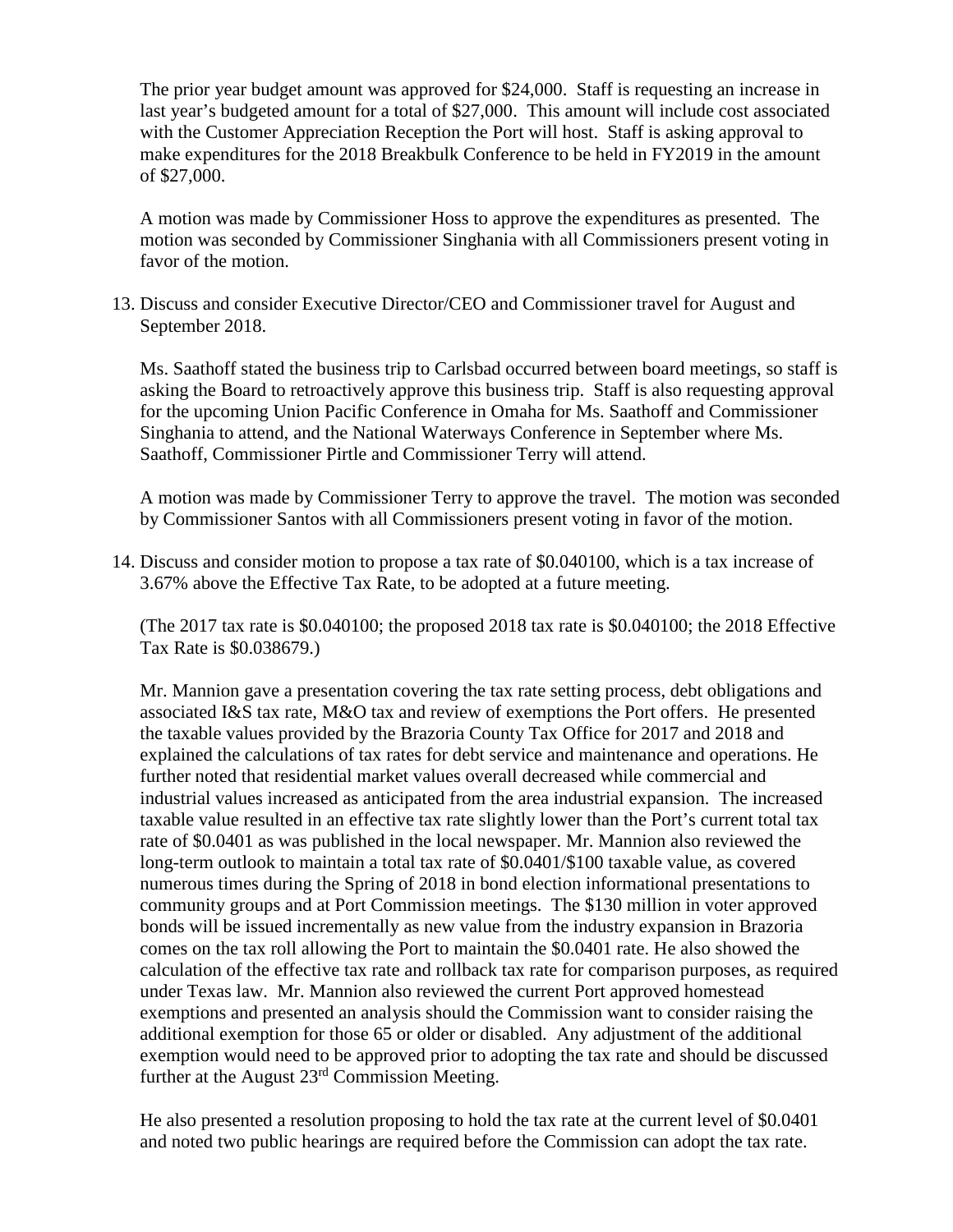Commissioner Kresta stated that because staff's recommendation to hold the tax rate at the current level of \$0.040100 is slightly higher than the effective tax rate, two public hearings are required before the Board can adopt the tax rate. Staff presented scheduling options for conducting the hearings and adopting the rate. The Board discussed the options and agreed on the following schedule:

August  $23 - 3:00$  p.m.  $-1<sup>st</sup>$  Public Hearing August 30 – 8:00 a.m. –  $2<sup>nd</sup>$  Public Hearing September 10 – 8:00 a.m. – Adoption of Tax Rate

With the dates set, a motion was made by Commissioner Hoss to approve a resolution to consider setting the 2018 tax rate at \$0.040100 and set the public meeting dates for August 23 at 3:00 p.m., August 30 at 8:00 a.m. and September 10 at 8:00 a.m. The motion was seconded by Commissioner Santos with all Commissioners present voting in favor of the motion.

- 15. EXECUTIVE SESSION in accordance with Subchapter D of the Open Meetings Act, Texas Government Code Section 551.001, et. seq., to review and consider the following:
	- A. Under authority of Section 551.071 (Consultation with Attorney) for discussion regarding:
		- 1. Discussion regarding appointment of Port Freeport representative to Brazoria-Fort Bend Rail District
	- B. Under authority of Section 551.071 (Consultation with Attorney) and Section 551.072 (Deliberation Concerning Real Property Matters) for discussion regarding:
		- 1. Consultation with attorney and discussion regarding the terms and conditions of a Second Amendment between Port Freeport and Horizon Terminal Services, LLC.
	- C. Under authority of Section 551.072 (Deliberation Concerning Real Property Matters) for discussion regarding:
		- 1. Discussion regarding a Purchase Contract in the amount of \$62,000 for property located at 311 E. Broad Street.
		- 2. The potential exchange, lease, or value of real property located at Port Freeport, including but not limited to Parcels 7, 8, 10, 26, and 37.
		- 3. Discussion regarding the potential exchange, lease or value of real property located in Freeport, Texas, including but not limited to the area known as the East End of Freeport and bordered by the following streets: FM 1495; East 2<sup>nd</sup> Street; Terminal Street and East 8<sup>th</sup> Street in Freeport, Texas.
		- 4. The potential purchase, exchange, lease or value of real property located at Port Freeport, including but not limited to the real property located at and contiguous to Berths 1, 2, 5 and 7.
		- 5. The potential exchange, lease, or value of real property located at Port Freeport, including but not limited to Parcels 4, 5, 6, 9, 14, 19, 27, 31, 34, 35 and 38.